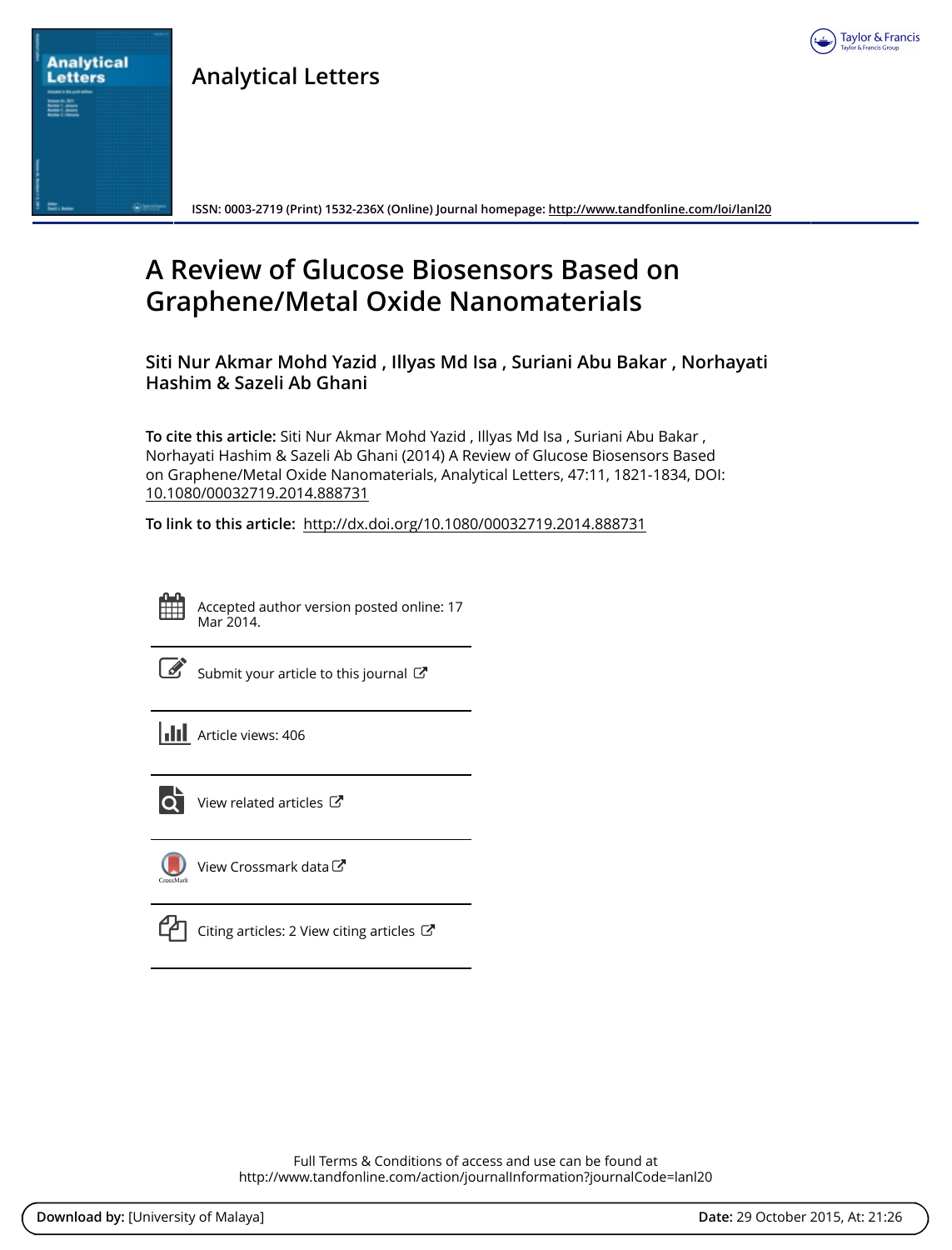

Analytical Letters, 47: 1821–1834, 2014 Copyright  $\oslash$  Taylor & Francis Group, LLC ISSN: 0003-2719 print/1532-236X online DOI: 10.1080/00032719.2014.888731

# Electrochemistry

# A REVIEW OF GLUCOSE BIOSENSORS BASED ON GRAPHENE/METAL OXIDE NANOMATERIALS

# Siti Nur Akmar Mohd Yazid,<sup>1</sup> Illyas Md Isa,<sup>1,2</sup> Suriani Abu Bakar,<sup>1,2</sup> Norhayati Hashim,<sup>1,2</sup> and Sazeli Ab Ghani<sup>3</sup>

<sup>1</sup>Department of Chemistry, Faculty of Science and Mathematics, University Pendidikan Sultan Idris, Perak, Malaysia  $2N$ anotechnology Research Center, Faculty of Science and Mathemathics, University Pendidikan Sultan Idris, Perak, Malaysia  $3$ Department of Mathematics, Faculty of Science and Mathematics, University Pendidikan Sultan Idris, Perak, Malaysia

In recent years, considerable attention has been paid to developing economical yet rapid glucose sensors using graphene and its composites. Recently, the excellent properties of graphene and metal oxide nanoparticles have been combined to provide a new approach for highly sensitive glucose sensors. This review focuses on the development of graphene functionalized with different nanostructured metal oxides (such as copper oxide, zinc oxide, nickel oxide, titanium dioxide, iron oxide, cobalt oxide, and manganese dioxide) for use as glucose biosensors. Additionally, a brief introduction of the electrochemical principles of glucose biosensors (including amperometric, potentiometric, and conductometric) is presented. Finally, the current status and future prospects are outlined for graphenelmetal oxide nanomaterials in glucose sensing.

Keywords: Enzymatic sensor; Glucose biosensor; Graphene; Metal oxide; Nonenzymatic sensor

#### INTRODUCTION

Diabetes mellitus is a group of endocrine disorders marked by an elevated level of sugar in the blood. It is a leading cause of major health problems such as blindness and kidney failure (Bastaki 2005). The World Health Organization (WHO) estimated that 366 million people with diabetes in 2011 represented a 30% increase from the estimated 285 million in 2010 (Whiting et al. 2011), and this total will increase to 439 million by 2030. The worldwide increase in the number of diabetic patients has been troubling most developed societies and has encouraged the development of glucose biosensors.

Received 1 November 2013; accepted 22 January 2014.

Address correspondence to Illyas Md Isa, Department of Chemistry, Faculty of Science and Mathematics, Universiti Pendidikan Sultan Idris, 35900 Tanjung Malim, Perak, Malaysia. E-mail: illyas@fsmt.upsi.edu.my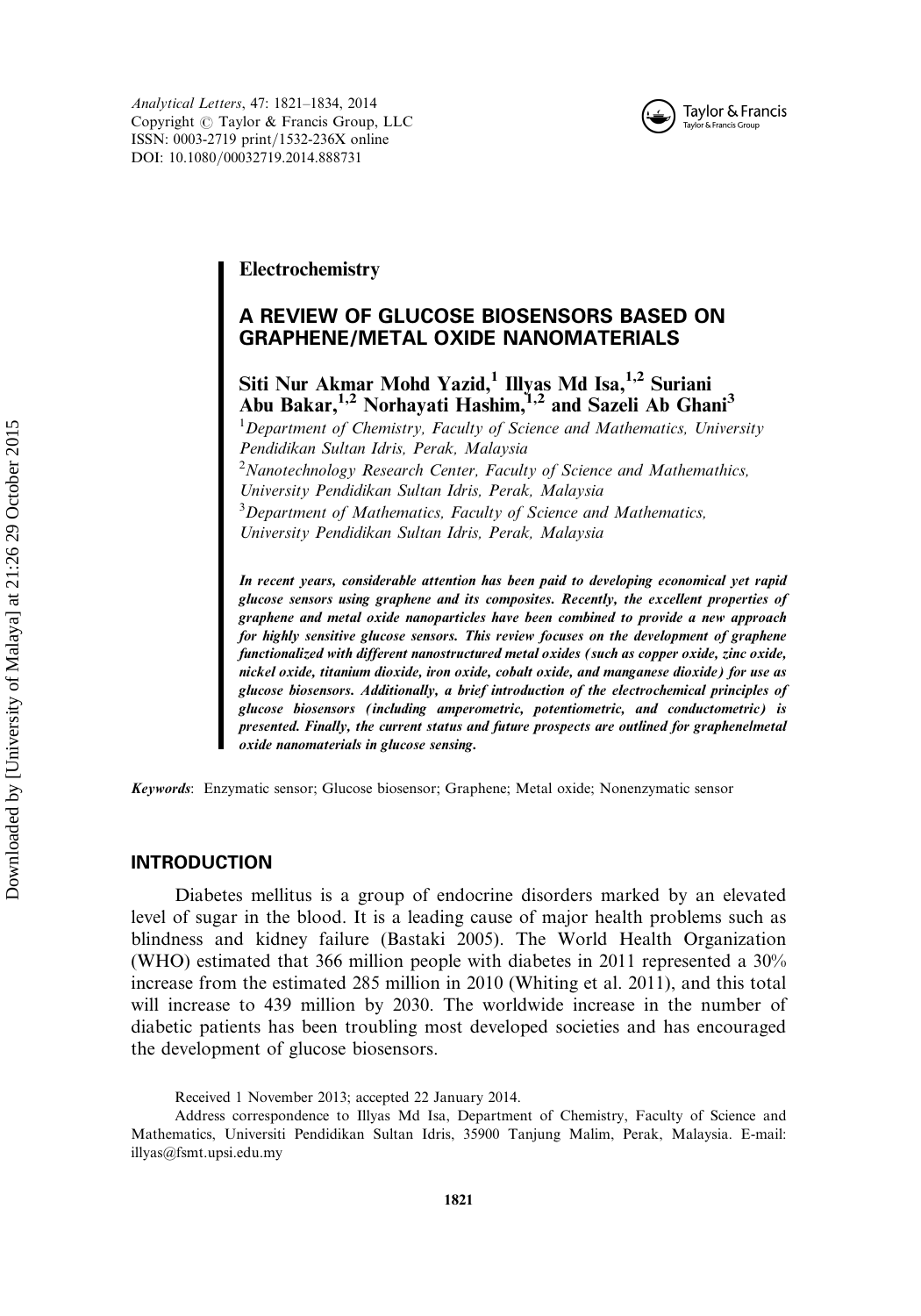Historically, the idea of glucose enzyme electrode was proposed by Clark and Lyons in 1962 (Clark and Lyons 1962). During the 1980s, self-monitoring of blood glucose had been introduced to check the level of glucose in blood at a given point in time. The first electrochemical glucose meter was a pen-sized electrode strip and was launched in 1987s as ExacTech by Medisense Inc. It used an enzyme electrode strip contained glucose oxidase and ferrocene (an electron transfer mediator). The reduction process of the mediator produced a current which was then detected by an amperometric sensor (Matthews et al. 1987). More recently, there is increasing interest in nanostructured materials with grain sizes less than 100 nm because of the expectation of their unique properties, reflecting the growing emphasis on nanotechnology.

Graphene, a single atomic layer of graphite, is the building block of all  $sp<sup>2</sup>$ bonded carbon materials including graphite and carbon nanotubes. The explosion of recent interest in graphene is in large part due to its exceptional electronic properties and its potential applications, such as for nanoelectronic devices and chemical/ bio-sensors (Schedin et al. 2007; Ohno et al. 2009). Unlike carbon nanotubes, with a two-dimensional structure, the monolayer graphene has its whole volume exposed to the environment, which can maximize the sensing effect. Graphene-based electrochemical sensors and biosensors have recently received increasing attention in the field of electroanalysis (D. Chen, Tang, and Li 2010; Pumera 2010; Pumera et al. 2010; Shao et al. 2010), such as direct electrochemistry of enzymes (Lu et al. 2007; Shan et al. 2009; K. Liu et al. 2010; G. H. Wu et al. 2013), and small biomolecule detection (Shang et al. 2008; M. Zhou, Zhai, and Dong 2009; Alwarappan et al. 2010).

Being an unrolled carbon nanotube, graphene has a high specific area  $(2630 \,\mathrm{m}^2 \,\mathrm{g}^{-1})$  that can serve as a superior platform for building nanocomposites. Furthermore, its unique two-dimensional crystal structure makes it extremely attractive as a support material for metal oxide nanoparticles due to its photophysical and electrochemical properties. Deposition of nanoparticles, such as zinc oxide, titanium dioxide, copper oxide, and nickel oxide, on graphene sheets reveals special features in new hybrids that can be widely utilized in chemical/bio-sensors. These graphenebased hybrid materials have shown greater versatility as enhanced electrode materials for electrochemical sensors and biosensor applications. Graphene/metal oxide biosensors exhibit good direct electrochemistry without any electron mediator, as well as good sensitivity and fast response time towards molecule detection (S. Chen, Zhu, and Wang 2010).

This review particularly focuses on the development of graphene functionalized with different nanostructured metal oxide [such as copper oxide, zinc oxide, nickel oxide, titanium dioxide, iron oxide, cobalt oxide, and manganese dioxide] based glucose biosensors. Additionally, a brief introduction of electrochemical principles of glucose biosensors (including amperometric, potentiometric, and conductometric) is presented. Finally, the current status and future prospects are outlined for graphene/metal oxide nanomaterials in glucose sensing.

# GRAPHENE/METAL OXIDE NANOCOMPOSITES

Graphene offers a unique two-dimensional environment for fast electron transport and has potential applications in the field of electrochemical sensors and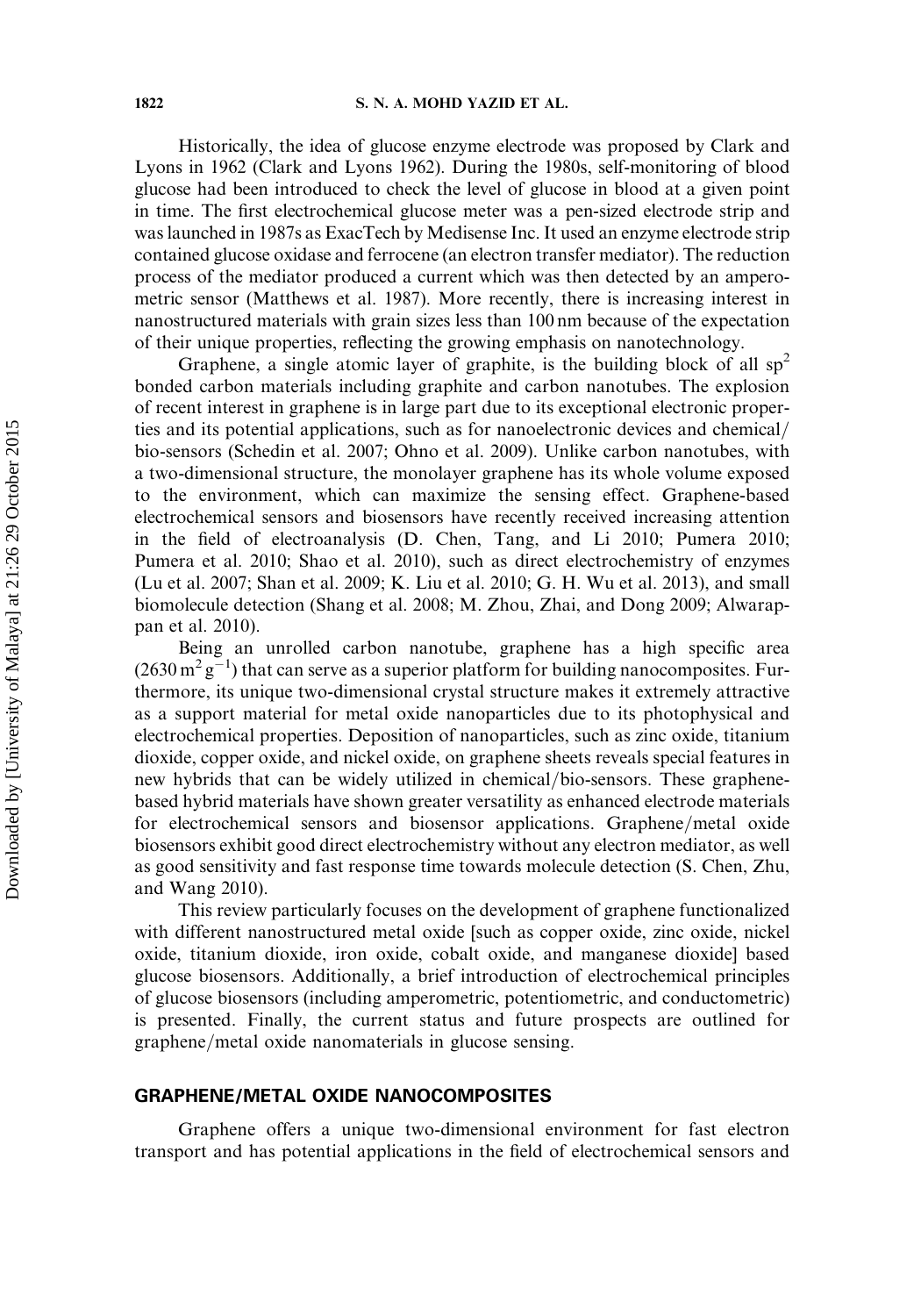biosensors (Rao et al. 2009; Choi et al. 2010; Kuila et al. 2011). It exhibits a theoretical surface area of  $2630 \text{ m}^2 \text{ g}^{-1}$ , which is approximately 260 times greater than graphite and twice that of carbon nanotubes. Thus, graphene enhances the electrochemical catalytic activity of materials by greatly increasing the surface area (X. M. Chen et al. 2011). Besides, the four edges of a graphene sheet offer significant number of centers for fast heterogeneous electrons (F. Chen and Tao 2009), as compared to single-walled carbon nanotubes for which heterogeneous electron transfer occurs only at the two ends of the nanotube (Pumera 2009). Therefore, graphene may have good potential in electrochemistry sensing (Shao et al. 2009; Brownson and Banks 2010).

With a large surface area and the unique properties, graphene is an attractive choice as the matrix material for metal oxide catalyst nanoparticles. Functionalization of graphene with various metal oxide nanoparticles can further enhance the properties of graphene for glucose detection as metal oxide nanoparticles make excellent catalysts, due to their high ratio of surface atoms with free valences to the cluster of total atoms and may even provide electrochemical reversibility for redox reactions (Hrapovic et al. 2006; Katz, Willner, and Wang 2004; Rahman et al. 2010). In other words, the combination of graphene with metal oxide nanoparticles provides a new solution for highly sensitive graphene-based glucose sensors for which metal oxide nanoparticles can act as the active site to enhance the specificity and sensitivity, whereas graphene offers fast electron transfer in the electrochemical reaction (Solanki et al. 2011; Z. Zhu et al. 2012).

There are various growth processes to produce metal oxide nanostructures on graphene sheets such as in situ chemical synthesis (S. Chen, Zhu, and Wang 2011; L. Zhu et al. 2013; Teymourin, Salimi, and Khezrian 2013), hydrothermal processes (Pan and Liu 2012; Qin, Luo, and Chang 2012; Golsheikh et al. 2013), microwave heating (S. Wang, Jiang, and Wang 2011), and electrodeposition (J. Luo et al. 2012; L. Luo, Zhu, and Wang 2012; Y. Zhu et al. 2010). The growth mechanism of metal oxide nanostructures on graphene is due to the attraction of positively-charged metal/metal-oxide ions by the polarized bonds of the functional groups on the graphene (such as –OH, C=O of carboxylic, O=C-O of carboxylate, C-O and O-C-O) (Y. Zhu et al. 2010; Sheshmani and Amini 2013). For example, tin oxide nanoparticle/graphene nanocomposites have been developed by a facile microwave method (Zhao et al. 2011). When graphene oxide was mixed with  $Sn^{2+}$  ions in the presence of sodium hydroxide, a platform was provided for electrostatic interaction between the negatively charged oxide functional group of graphene oxide and the positively charged  $\text{Sn}^{2+}$  ions. Nucleation process occurred at the sites, resulting in the growth of tin oxide nanoparticles on the graphene nanosheets during the microwave process. Graphene oxide was reduced to graphene due to the simultaneous presence of  $\text{Sn}^{2+}$ , sodium hydroxide, and microwave treatment (Lim et al. 2012).

# GLUCOSE BIOSENSORS BASED ON GRAPHENE/METAL OXIDE **NANOCOMPOSITES**

Generally, there are two derivatives of graphene: graphene oxide and reduced graphene oxide. Graphene oxide is functionalized graphene with various oxygenbearing groups (such as  $C=O$ ,  $C-O$ , and  $-OH$ ), while reduced graphene oxide is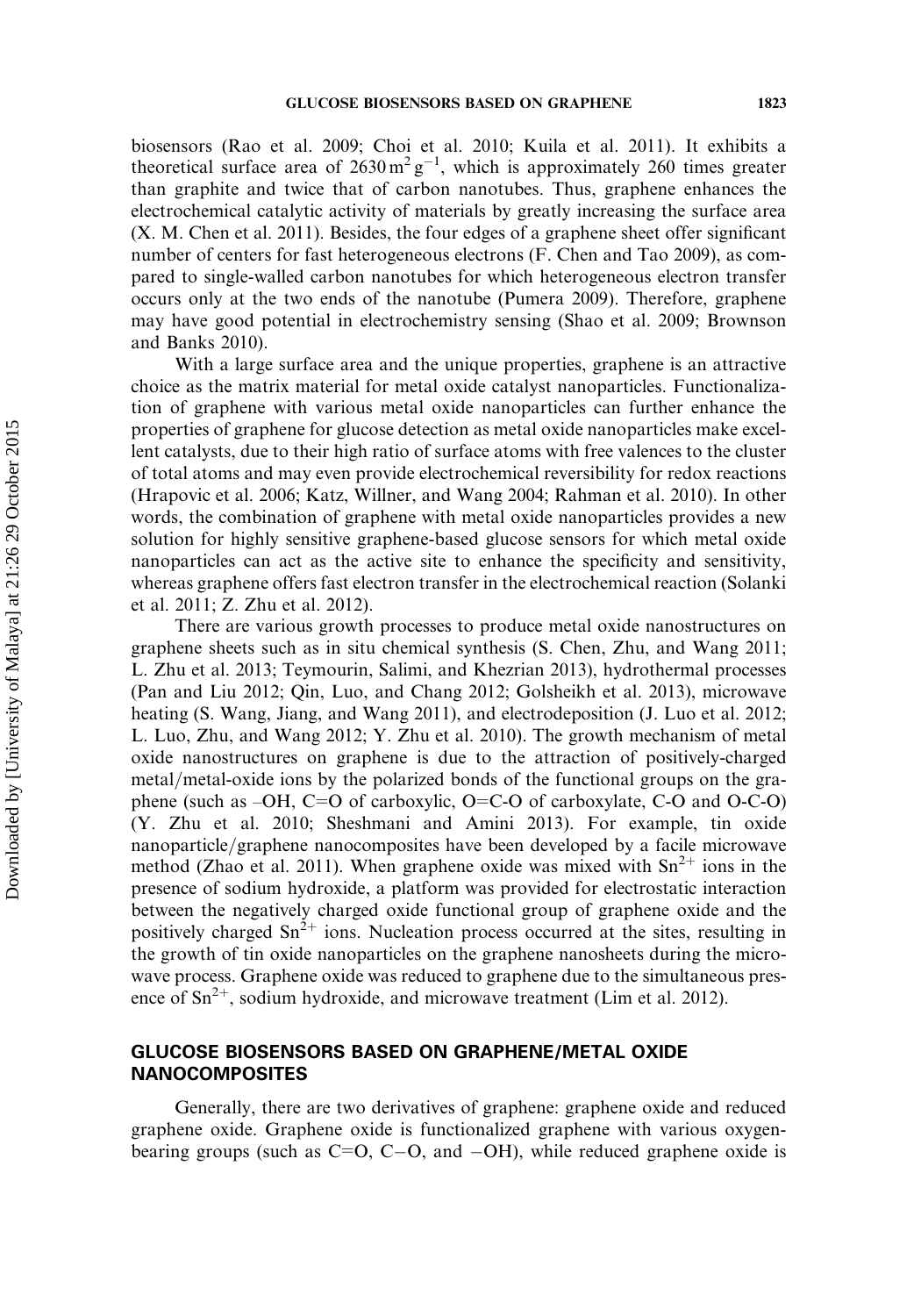| Table 1                                                                                                                                                                                                                                                                                 |                            | . Graphene/metal oxide nanocomposites available for glucose biosensors and their functional properties |                                             |                                   |
|-----------------------------------------------------------------------------------------------------------------------------------------------------------------------------------------------------------------------------------------------------------------------------------------|----------------------------|--------------------------------------------------------------------------------------------------------|---------------------------------------------|-----------------------------------|
| Electrode matrix                                                                                                                                                                                                                                                                        | nonenzymatic<br>Enzymatic/ | Sensitivity/detection<br>limit (µM)                                                                    | applied potential (V)<br>Response time (s)/ | Ref.                              |
|                                                                                                                                                                                                                                                                                         | nonenzymatic               | $1065 \mu$ A mmol <sup>-1</sup> L cm <sup>-2</sup> /1                                                  | $-/-0.60$                                   | Hsu et al. 2012                   |
|                                                                                                                                                                                                                                                                                         | nonenzymatic               |                                                                                                        | $<$ 3/ $+0.45$                              | Qian et al. 2012                  |
| CuO/graphene nanosheet<br>Cu <sub>O</sub> /graphene nanosheet<br>CuO/graphene manosheets<br>CuO/graphene manosheets<br>CuO/graphene manosheets<br>CuO/GO/CNF<br>CuOG-SPCE<br>Cu <sub>O</sub> /GNS<br>ZuO/nanographene sheets<br>AGO-ZuO<br>Graphene-Ni/NiO<br>Graphene-Ni/NiO<br>NiOVF8 | nonenzymatic               | 1360 μA mM <sup>-1</sup> cm <sup>-2</sup> /0.7                                                         | $<\frac{5}{4}$ 0.55                         | L. Luo, Zhu, and Wang 2012        |
|                                                                                                                                                                                                                                                                                         | nonenzymatic               | $1480 \,\mu\mathrm{A\,mM^{-1}\,cm^{-2}}/0.29$                                                          | $3/+0.40$                                   | Li et al. 2013                    |
|                                                                                                                                                                                                                                                                                         | nonenzymatic               | $-\frac{6.7\times1}{5.7\times1}$                                                                       | $3/ +0.55$                                  | Yu et al. $2013$                  |
|                                                                                                                                                                                                                                                                                         | nonenzymatic               | $912.7 \mu A/0.1$                                                                                      | ${<}2/+0.60$                                | Ye et al. 2013                    |
|                                                                                                                                                                                                                                                                                         | nonenzymatic               | $2367 \mu$ A mM <sup>-1</sup> /34.3 × 10 <sup>-3</sup>                                                 | $\frac{1}{1}$                               | C. L. Sun et al. 2013             |
|                                                                                                                                                                                                                                                                                         | nonenzymatic               | $-$ /3.3                                                                                               | $<\!\!\rho'\!\!\!\!/-0.4$                   | M. Liu, Liu, and Chen 2013        |
|                                                                                                                                                                                                                                                                                         | nonenzymatic               | $19.5 \mu A / mM^{-1}/$                                                                                | $\frac{1}{1}$                               | F. Xu et al. 2013                 |
|                                                                                                                                                                                                                                                                                         | nonenzymatic               | $185 \mu A$ mM <sup><math>-1</math></sup> /0.05 $\mu$ M                                                | 3 s/0.60                                    | D. L. Zhou et al. 2014            |
|                                                                                                                                                                                                                                                                                         | enzymatic                  | $2.5$ mL/min/0.02                                                                                      | $\frac{1}{1}$                               | Norouzi et al. 2011               |
|                                                                                                                                                                                                                                                                                         | enzymatic                  | $18.97 \mu$ Am $M^{-1}/0.02 \, \text{mM}$                                                              | $-/0.40$                                    | Palanisamy, Vilian, and Chen 2012 |
|                                                                                                                                                                                                                                                                                         | nonenzymatic               |                                                                                                        |                                             | Kavitha et al. 2012               |
|                                                                                                                                                                                                                                                                                         | nonenzymatic               | 3410.3 µA/µM/0.28                                                                                      | $/0.2$ and 0.8                              | Kumary et al. 2013                |
|                                                                                                                                                                                                                                                                                         | nonenzymatic               | $-/5.0$                                                                                                | $<$ 3/+0.35 V                               | L. Zhu et al. 2013                |
|                                                                                                                                                                                                                                                                                         | nonenzymatic               | $1087 \mu A \text{ m} \text{M}^{-1} \text{ cm}^{-2}/1.00$                                              | $-/-10.6$                                   | Yuan, Xu, Liu, et al. 2013        |
|                                                                                                                                                                                                                                                                                         | nonenzymatic               | $-/2.5$                                                                                                | $-8/10.6$                                   | Lv et al. $2012$                  |
|                                                                                                                                                                                                                                                                                         | nonenzymatic               | $1100 \mu A \text{ mM}^{-1} \text{ cm}^{-2} / 0.77$                                                    | 5/10.6                                      | Y. Zhang et al. 2012              |
|                                                                                                                                                                                                                                                                                         | nonenzymatic               | 35.8 $\mu$ A mM <sup>-1</sup> cm <sup>-2</sup> /4.80                                                   | $10/-0.7$                                   | Z. Luo et al. 2013                |
|                                                                                                                                                                                                                                                                                         | nonenzymatic               | $6.2 \mu\text{A}/\text{mM}\,\text{cm}^2/$                                                              | $-0.6$                                      | Jang et al. 2012                  |
|                                                                                                                                                                                                                                                                                         | nonenzymatic               | $-13.2$                                                                                                | $5/-$                                       | Kong et al. 2012                  |
|                                                                                                                                                                                                                                                                                         | nonenzymatic               | 560 µA mmol <sup>-1</sup> L cm <sup>-2</sup> /0.30                                                     | $-/-0.76$                                   | Ensafi, Asl, and Rezaei 2013      |
|                                                                                                                                                                                                                                                                                         | nonenzymatic               | 58.54 µA cm $^{-2}$ mM $^{-1}/0.02$ mM                                                                 |                                             | Xiao et al. 2013                  |
| $\mathrm{Cu_{2}O/NiO_{x}/GO}$                                                                                                                                                                                                                                                           | enzymatic                  |                                                                                                        | $\frac{1}{1}$                               | Yuan et al. 2013                  |
|                                                                                                                                                                                                                                                                                         |                            |                                                                                                        |                                             |                                   |

phene oxide/zinc oxide; Ni/NiO: nickel/nickel oxide; NiONPs/GO: nickel oxide nanoparticles/graphene oxide; GNS/NiO: graphene nanosheet/nickel oxide;<br>NiONFs/GO: nickel oxide nanofibers/graphene oxide; RGO-TDN: reduced graph CuO: copper oxide; Cu<sub>2</sub>O: cuprous oxide; CuO/rGO/CNF: CuO nanoneedle/graphene/carbon nanofiber; CuOG-SPCE: CuO/graphene-modified screen-printed carbon electrode; Cu<sub>2</sub>O/GNS: Cu<sub>2</sub>O nanocubes graphene nanosheets; Cu<sub>2</sub>O/rGO: cuprous oxide-reduced graphene oxide; ZnO: zinc oxide; rGO/ZnO: reduced gra-CuO: copper oxide; Cu<sub>2</sub>O: cuprous oxide; CuO//GO/CNF: CuO nanoneedle/graphene/carbon nanofiber; CuOG-SPCE: CuO/graphene-modified screen-printed carbon electrode; Cu<sub>2</sub>O/GNS: Cu<sub>2</sub>O nanocubes graphene nanosheets; Cu<sub>2</sub>O/rGO: cuprous oxide-reduced graphene oxide; ZnO: zinc oxide; rGO/ZnO: reduced graphene oxide/zinc oxide; Ni/NiO: nickel/nickel oxide; NiONPs/GO: nickel oxide nanoparticles/graphene oxide; GNS/NiO: graphene nanosheet/nickel oxide; NiONFs/GO: nickel oxide nanofibers/graphene oxide; RGO-TDN: reduced graphene oxide- highly dispersed titanium oxide nanoclusters; Ti-O: titanium dioxide; Fe3O4/GRO: reduced graphene oxide/ferroferric oxide nanocomposites; Nafion/EGO/Co3O4: Nafion/exfoliated graphene oxide-cobalt oxide; PtAu-MnO2 platinum-gold alloy and manganese dioxide. platinum-gold alloy and manganese dioxide.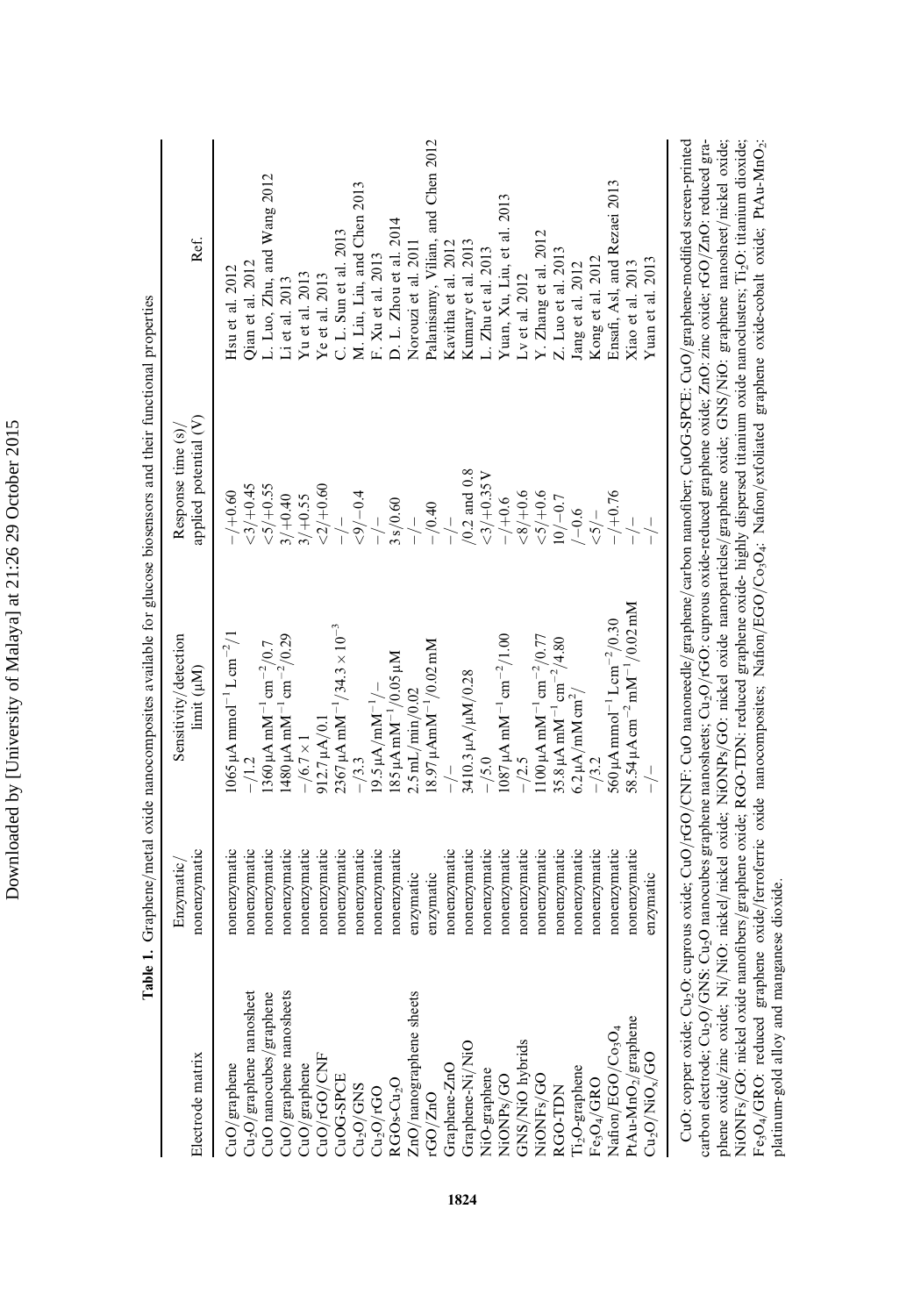normally obtained through chemical reduction of graphene oxide (Y. Sun, Wu, and Shi 2011; Singh et al. 2011). Recently, nanocomposites of graphene and metal oxides have been successfully prepared on the basis of either graphene oxide or reduced graphene oxide. An electrochemical technique has attracted tremendous attention for producing glucose biosensors due to their sensitivity and selectivity, lower detection limits, faster response times, better long term stability, and low cost (Jetkins, Heinemen, and Halsall 1988; Kvist et al. 2006; Park, Boo, and Chung 2006; Heller and Feldman 2008; Toghill and Compton 2010). Sensing materials without damaging the system (Arora et al. 2011) and the possibility to use samples with small volumes (Ronkainen-Matsuno et al. 2002) are some other advantages of electrochemical biosensors. In this section, the application of graphene/metal oxide nanocomposites for electrochemical glucose sensor is reviewed. Table 1 shows graphene/metal oxide nanocomposites applicable to glucose biosensors reported thus far and give brief descriptions in terms of the availability of enzymatic or nonenzymatic operations, sensitivity, detection limit, response time, and applied potential.

# COPPER OXIDE GRAPHENE BASED GLUCOSE SENSORS

Recent advances in nanotechnology have revealed the potential of copper oxide nanoparticles with application to glucose oxidation and hydrogen peroxide detection with good stability (McAuley et al. 2008; X. Wang et al. 2010). As a p-type semiconductor with a narrow band gap of 1.2 eV, copper oxide nanomaterials are promising in the development of glucose sensors because of highly specific surface area, good electrochemical activity, and the possibility of promoting electron transfer reactions at a lower overpotential (Reitz et al. 2008; Zhuang et al. 2008). The incorporation of graphene with copper oxide nanoparticles produces synergistic effects leading to improved glucose detection. For example, a graphene/copper oxide glucose sensor has been developed by electrodepositing copper oxide nanocubes on graphene sheets (L. Luo, Zhu, and Wang 2012). The effects of copper electrodeposition time, pH, and applied potential have been studied for optimization of the sensing conditions. An optimized copper electrodeposition time (120 s), 0.1 M of sodium hydroxide solution, and  $+0.55$  V of applied potentials were selected for further investigation. Under the physiological condition, a linear range up to  $4 \text{ mM}$  with a sensitivity of  $1360 \mu\text{A}$  $mM^{-1}$  cm<sup>-2</sup> at a positive potential (i.e., +0.55 V) was obtained.

The particle sizes of copper oxide nanoparticles can affect the sensitivity of glucose detection. In a related study by Hsu et al.  $(2012)$ , graphene/copper oxide nanocomposites were prepared via electrodeposition on a glassy carbon electrode for electrochemical detection of glucose. A larger capacitance of cyclic voltammogram was shown by the graphene/copper oxide electrode compared to the graphene and copper oxide nanoparticle modified electrodes, respectively. A linear range up to 8 mmol  $L^{-1}$  glucose was achieved by this sensor, with a detection limit of 1 µmol  $L^{-1}$  $(\text{signal}/\text{noise} = 3)$  at a detection potential of  $+0.60 \text{ V}$ . The authors proposed that the particle sizes of copper oxide nanoparticles were influenced by pH values in the solution. However, it might have been helpful to provide more details on the sizedependent sensitivity of graphene/copper oxide nanocomposites towards glucose in real samples. In addition, the growth processes of copper oxides on graphene, the probability of toxicity, the reproducibility, and stability still requires attention.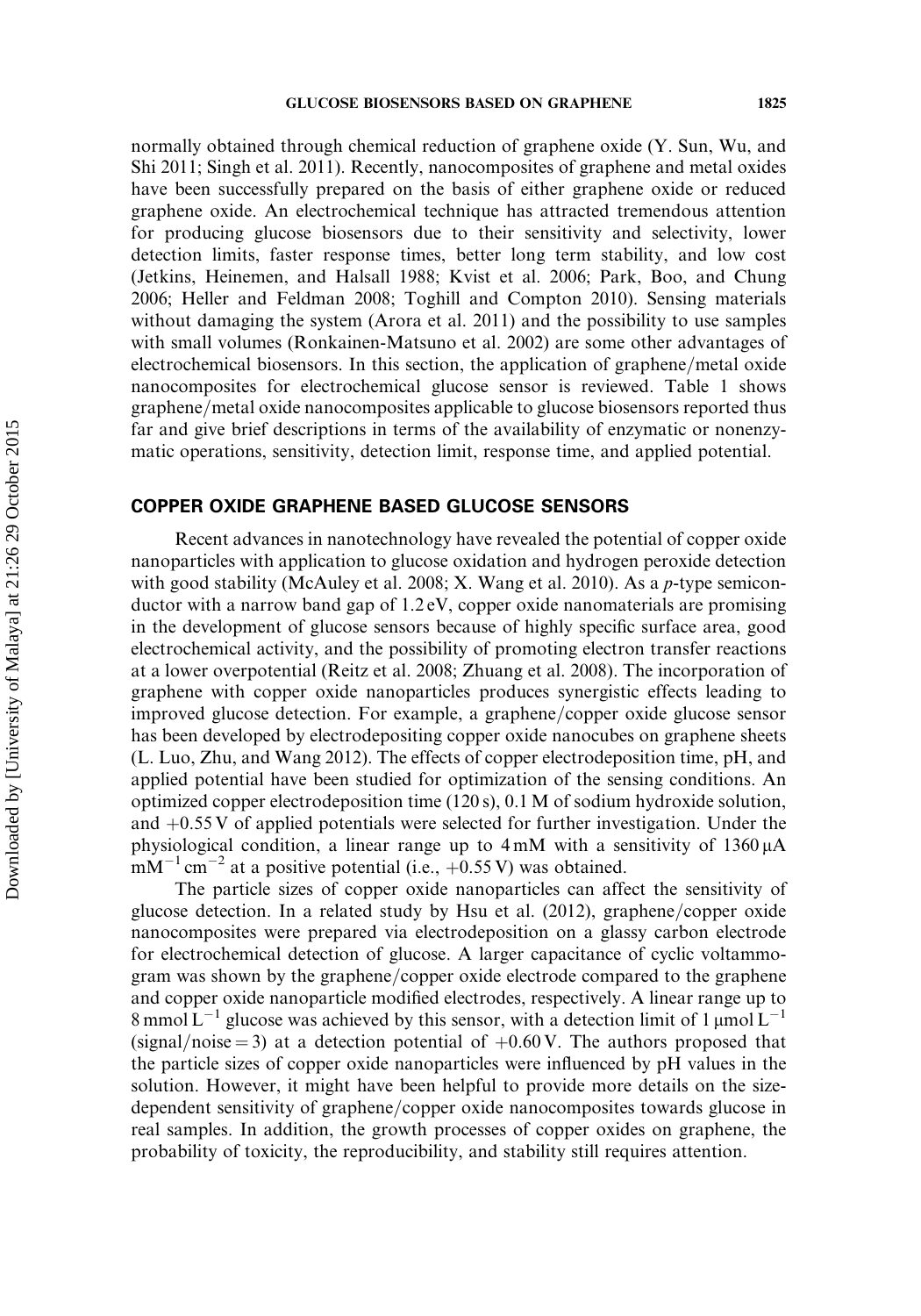#### 1826 S. N. A. MOHD YAZID ET AL.

In recent years, various approaches have been performed to reduce graphene/ metal oxide nanocomposites via a green chemical route which does not involve any hazardous chemicals. Qian et al. (2012) have decorated copper oxide on the surface of graphene nanosheets at a low temperature using sodium citrate as the reductant and stabilizer in alkaline medium. Higher sensitivity and selectivity towards glucose was shown by graphene/copper oxide nanosheets with a good linear dependence on glucose concentration and a detection limit of  $1.2 \mu M$  (at signal/noise = 3). High catalytic active sites for the glucose oxidation were provided by the decoration of copper oxide nanoparticles on the surface of graphene nanosheets, which may be attributed to the involvement of Cu(II) and Cu(III) surface species in the oxidation of glucose in alkaline medium (Wei et al. 2009; H. X. Wu et al. 2010).

In addition to the graphene/copper oxide glucose sensor, recently Li et al.  $(2013)$ synthesized a nonenzymatic glucose sensor by immobilizing nanocomposites on glassy carbon electrode with Nafion. A remarkable electrocatalytic activity towards the oxidation of glucose has been shown by the graphene/copper oxide nanocomposites glassy carbon electrode and led to an enzymeless glucose sensor with a wide linear range between  $2.0 \mu M$  to  $0.06 \text{ mM}$ , and a lower detection limit of  $0.29 \mu M$  (signal) noise  $=$  3). A much larger peak current was displayed by the graphene/copper oxide/ Nafion/glassy carbon electrode compared to bare glassy carbon electrode and copper oxide/Nafion/glassy carbon electrode. This demonstrated that graphene/copper oxide nanocomposites have a larger electroactive surface than the copper oxide nanoparticles and can thus act as a promoter to enhance the electrochemical reaction for glucose detection. The findings are clearly presented as they also examined the poisoning possibility of chloride to the activity of graphene/copper oxide nanocomposites and also anti-interference property toward dopamine, uric acid, and ascorbic acid.

# ZINC OXIDE GRAPHENE GLUCOSE SENSOR

Zinc oxide nanomaterial is a wide band gap (3.37 eV) semiconductor having a large excitation binding energy of 60 meV at room temperature, high specific surface area, nontoxicity, chemical stability, and high electrical conductivity (Nakahara et al. 2001; Lu, Ng, and Yang 2008). A high isoelectric point (IEP) of about 9.5 and the positively charged of zinc oxide are helpful to immobilize the negatively charged glucose oxidase (IEP = 4.2) at the reduced graphene oxide/zinc oxide composite in the physiological pH (7 to 7.4) (F. F. Zhang et al. 2004; Zang et al. 2007).

Several investigations have been performed to produce graphene/zinc oxide nanocomposites for glucose detection. In the work by Norouzi et al. (2011), an enzymatic glucose biosensor was synthesized based on zinc oxide nanoparticles doped in nanographene sheets. Nafion was used in the construction of the biosensor to prevent loss of the enzyme molecules. The authors claimed that the large quantity of well-dispersed zinc oxide nanoparticles on the graphene sheet were suitable for the immobilization of the glucose oxidase enzyme and thus led to a sensitive glucose sensor with a linear response range between 0.1 to  $20 \mu M$  and lower detection limit of  $0.02 \mu$ M at a signal-to-noise ratio of 3. However, the authors offered no information on the size distribution of the zinc oxide nanoparticles.

A similar approach has been reported by Palanisamy, Villian, and Chen (2012). An enzymatic glucose sensor was prepared using reduced graphene oxide/zinc oxide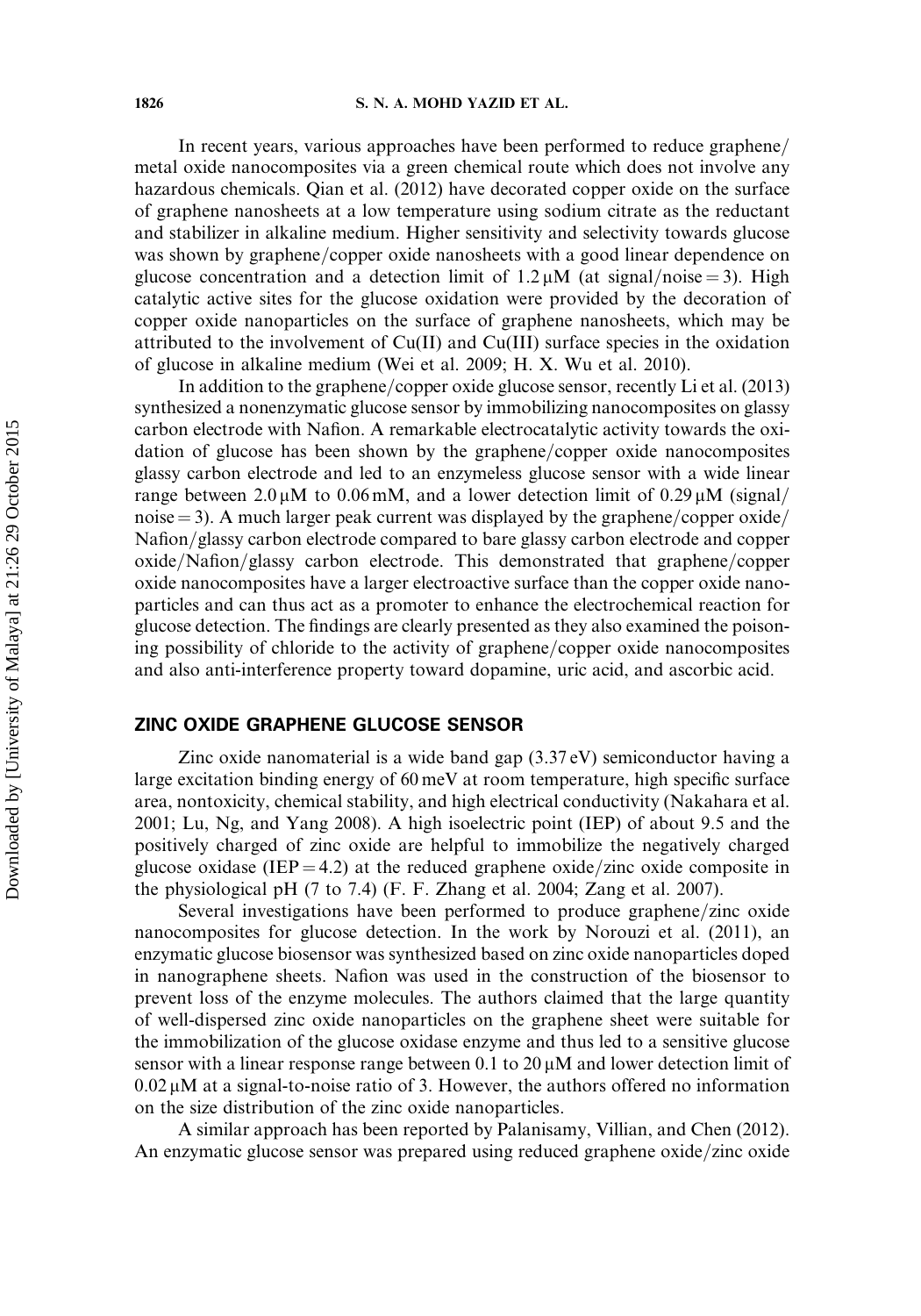nanocomposites on a glassy carbon electrode by electrochemical approach at room temperature. Good electrocatalysis toward the reduction of oxygen and oxidation of glucose was exhibited by the as-fabricated reduced graphene oxide/zinc oxide/ glucose oxidase composite with a linear range from 0.02 to 6.24 mM and a detection limit of 0.02 mM. The authors found that the reduction current decreased linearly with the addition of glucose indicating excellent catalytic activity for glucose. However, this study offered no explanation on the effect of different concentration of glucose toward the sensitivity of glucose detection using graphene/zinc oxide/ glucose oxidase composite film modified glassy carbon electrode.

In other work, Kavitha et al. (2012) introduced a glucose oxidase biosensor using graphene nanosheets decorated with zinc oxide nanoparticles through the in situ thermal decomposition at a moderate temperature. The sensitivity toward glucose was improved using graphene/zinc oxide nanocomposites compared to bare graphene. The enhanced performance of the graphene/zinc oxide biosensor was attributed to the synergistic influence of graphene (large surface area-to-volume ration and the high conductivity) and zinc oxide nanoparticles (good biocompatibility), thus provided good enzyme activity, which eventually resulted in direct electron transfer between the redox sites of the enzyme and electrode's surface (Kavitha et al. 2012). Nevertheless, the evidence cited in this article does not support the overall conclusion as this research did not take into account the toxicity test, anti-interference test, and stability test of the graphene-nickel/nickel oxide composite towards glucose. It has to be admitted that the current study is still far from being conclusive and further studies must be undertaken.

## NICKEL OXIDE GRAPHENE GLUCOSE SENSOR

Various metal/metal oxide nanoparticles and graphene have been prepared so far due to the special properties of these materials. In practice, the high cost of the electrode using metal materials may limit their commercial application (Cao et al. 2011; Mu et al. 2011). Thus, some researchers have concentrated on the use of low-cost metal oxide materials such as nickel oxide nanomaterials. Nickel oxide based graphene nanocomposites have received considerable attention in electrochemical sensors, especially in glucose sensor due to its excellent electrocatalytic, inexpensive properties, and absence of interferences by other elecroactive species, such as ascorbic acid, dopamine and uric acid (Lv et al. 2012; Y. Zhang et al. 2012; Kumary et al. 2013; Zhu et al. 2013; Yuan et al. 2013).

Zhu et al. (2013) developed a nonenzymatic glucose sensor by directly electrodepositing nickel on a glassy carbon electrode with a graphene modifier. Then, the nickel was oxidized to nickel(II) oxides by potential cycling (Zhu et al. 2013). A high electrocatalytic activity for the oxidation of glucose was shown by the graphene $/$ nickel oxide/glassy carbon electrode as there was a great enhancement of the anodic peak current while the cathodic peak current obviously decreased. A linear range up to 4.5 mm glucose level was achieved by this electrode sensor with a detection limit of  $5 \mu$ M (at a signal/noise = 3) and the response time was very short (<3 s). These results are consistent with the goal of this research to prepare nickel (II) oxides and graphene nanocomposites modified glassy carbon electrode for the amperometric determination of the glucose concentration with high sensitivity and stability.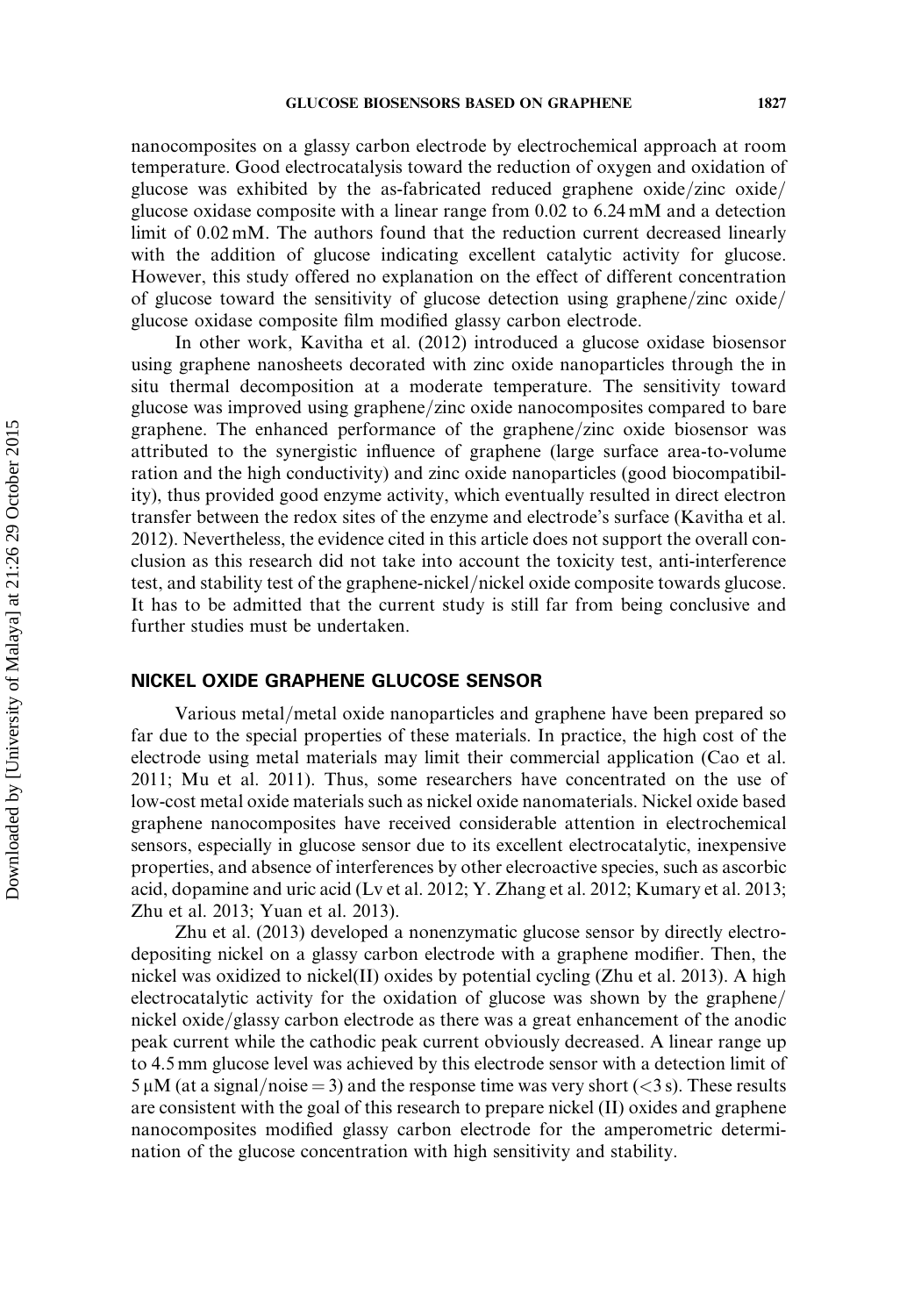Recently, solving the problem of irreversible agglomeration of graphene sheets using solution based techniques has received considerable attention to synthesize graphene/metal oxide nanocomposites. Kumary et al. (2013) prepared a graphenenickel/nickel oxide composite via solar exfoliation of graphite oxide/nickel acetate precursor for glucose sensor application. An alkaline medium (0.1 M of sodium hydroxide solution) was chosen as the supporting electrolyte because it provided the best peak current response to glucose (Qiao and Zheng 2012). A linear range up to 5  $\mu$ M with a sensitivity of 3.410.3  $\mu$ A/ $\mu$ M and a detection limit of 0.28  $\mu$ M was obtained at a substantially positive potential (0.2 and 0.8 V). The discussion consistently relates the key findings in this research.

In other work, the graphene/metal oxide hybrids showed a poor water-dispersing ability which caused obstacles for the fabrication of the sensing electrodes and thus, appropriate dispersants (such as DNA, alcohol, sulfonated poly(ether-ether-ketone) were required (Lv et al. 2010). Lv et al. (2012) introduced a nonenzymatic glucose sensor through a self-assembly process of powdered graphene nanosheets/nickel oxide. Then, ss-DNA (single-strand DNA) was employed to disperse the powdered graphene nanosheets/nickel oxide hybrid in aqueous solution. Electrocatalytic activity toward the oxidation of glucose with a linear range between  $1 \mu M$  to  $200 \mu M$  and a detection limit of  $2.5 \mu$ M at a detection potential of 0.6 V has been reported when using the obtained graphene nanosheets/nickel oxide/DNA hybrids for glucose sensing. The findings are clearly presented using schematic diagrams and a graph of electrochemical performance of the graphene nanosheets/nickel oxide glassy carbon electrode toward glucose.

#### OTHER METAL OXIDE-GRAPHENE GLUCOSE SENSORS

Other graphene/metal oxide nanomaterials such as graphene/titanium dioxide, graphene/iron oxide, graphene/cobalt oxide, and graphene/manganese dioxide have been reported for glucose sensing application (Z. Luo et al. 2013; Jang et al. 2012; Kong et al. 2012; Ensafi, Asl, and Rezaei 2013; Teymourin, Salimi, and Khezrian 2013; Xiao et al. 2013). Titanium dioxide nanomaterials are biocompatible, environmentally-friendly, and have been shown to have promising applications [130]. Z. Luo et al. (2013) developed a highly dispersed titanium dioxide nanocluster on reduced graphene oxide under microwave irradiation. The reduced graphene oxide/titanium dioxide nanocluster is responsible for the high loading of glucose oxidase and a short response time (10s) with sensitivity  $35.8 \mu\text{A} \text{m} \text{M}^{-1} \text{cm}^{-2}$ . In addition, a detection limit of  $4.8 \mu M$  has also been reported.

Functionalization of iron oxide nanomaterials on graphene has been explored for glucose sensing as the magnetic properties of these nanocomposites promise a greatly improved delivery and recovery of biomolecules (Rossi, Quach, and Rosenzweig 2004; Ma et al. 2012). However, there are only a few biosensor applications. Kong et al.  $(2012)$  introduced the application of graphene/iron oxide nanocomposites as an electrode material for glucose sensing. The nanocomposites were synthesized by a coprecipitation method. A low response time of less than 5 seconds with a detection limit of  $3.2 \mu M$  (S/N = 3) was shown using the graphene/iron oxide electrode for glucose detection.

Ensafi et al. (2013) reported an amperometric glucose sensor based on a Nafion/exfoliated graphene oxide/cobalt oxide nanocomposite coated glassy carbon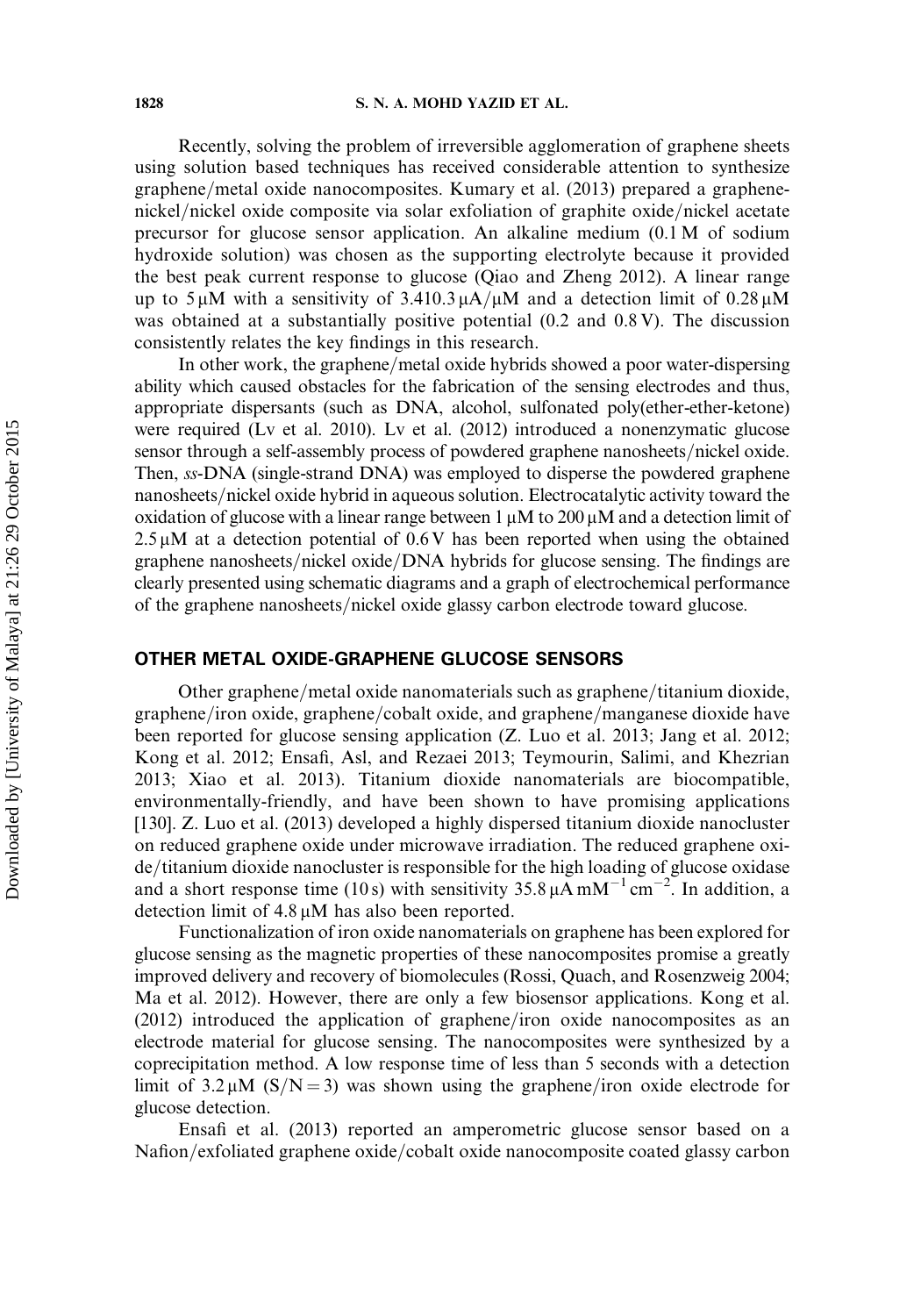electrode. A remarkable electrocatalytic activity towards the oxidation of glucose was shown by the Nafion/exfoliated graphene oxide/cobalt oxide coated glassy carbon electrode with a detection limit of  $0.3 \mu$ mol L<sup>-1</sup> at a detection potential of 0.76 V. Experimental data for the glucose detection was in good agreement with results from the method performed in milk.

The growing attention for compact point-of-care medical devices and portable instruments for glucose sensing application has encouraged Xiao et al. (2013) to produce electrochemical biosensors based on free-standing graphene paper carrying binary nanocomposites of platinum-gold alloy and manganese. The coral-like platinum-gold/manganese dioxide nanocomposites were grown on the substrate through one-step template-free electrodeposition, leading to intimate contact between the platinum-gold alloy and manganese dioxide matrix. A greatly enhanced sensing performance such as wide linear range  $(0.1 \text{ mM})$  to  $30.0 \text{ mM}$ ), high sensitivity  $(58.54 \mu A \text{ cm}^{-2} \text{mM}^{-1})$ , and a low detection limit (0.02 mM,  $S/N = 3$ ) were reported using the platinum-gold/manganese dioxide manganese dioxide binary nanostructuredecorated graphene paper for glucose.

## CONCLUSIONS: FUTURE PROSPECTS AND CHALLENGES

With the advent of nanotechnology, various materials have been investigated as biosensors for monitoring glucose without interference from other electroactive species. Metal oxide nanoparticles have large surface-to-volume ratios and can act as the active site to immobilize glucose oxidase and high isoelectric point (IEP). This review briefly summarized the most frequently-used electrochemical methods and metal oxides to functionalize graphene including copper oxide (IEP  $= 6.5$ ), zinc oxide (IEP = 9.5), nickel oxide (IEP = 9.9–11), titanium dioxides (IEP = 3.9–8.2), iron oxide (IEP = 6.5–6.6), and manganese dioxide (IEP = 4–5) in glucose biosensors. Zinc oxide and nickel oxide which have high IEPs might be the most suitable graphene electrode materials for glucose biosensors. Additionally, the high IEP of zinc oxide and nickel oxide provide a better surface for glucose oxidase immobilization which further improves the sensitivity and selectivity during glucose monitoring.

Despite the impressive advances in glucose biosensor technology, there are still several challenges related to the achievement of stable and reliable glucose sensing based on graphene/metal oxide nanocomposites. The challenges include determining the toxicity and biocompatibility of graphene/metal oxide nanocomposites. The increases use of graphene/metal oxide nanocomposites in a variety of biomedical applications will require stringent toxicological assessment in vitro and in vivo. It is a challenge as there are a limited number of studies that have looked into the toxicity profile of graphene/metal oxide nanocomposites. Meanwhile, under biocompatibility, it is important to consider the effect of sensor upon the in vivo environment for a prolonged operation in the blood. It is a major challenge and significant progress must be made towards the continuous monitoring of glucose using graphene/metal oxide sensors.

Amperometric electrochemical biosensors for glucose play a leading role in this sensing area. Besides, the development of a cheap, sensitive and interference free sensor for nonenzymatic glucose detection is still greatly in demand. Indeed, research interest in glucose sensors will grow with increasing numbers of diabetic patients.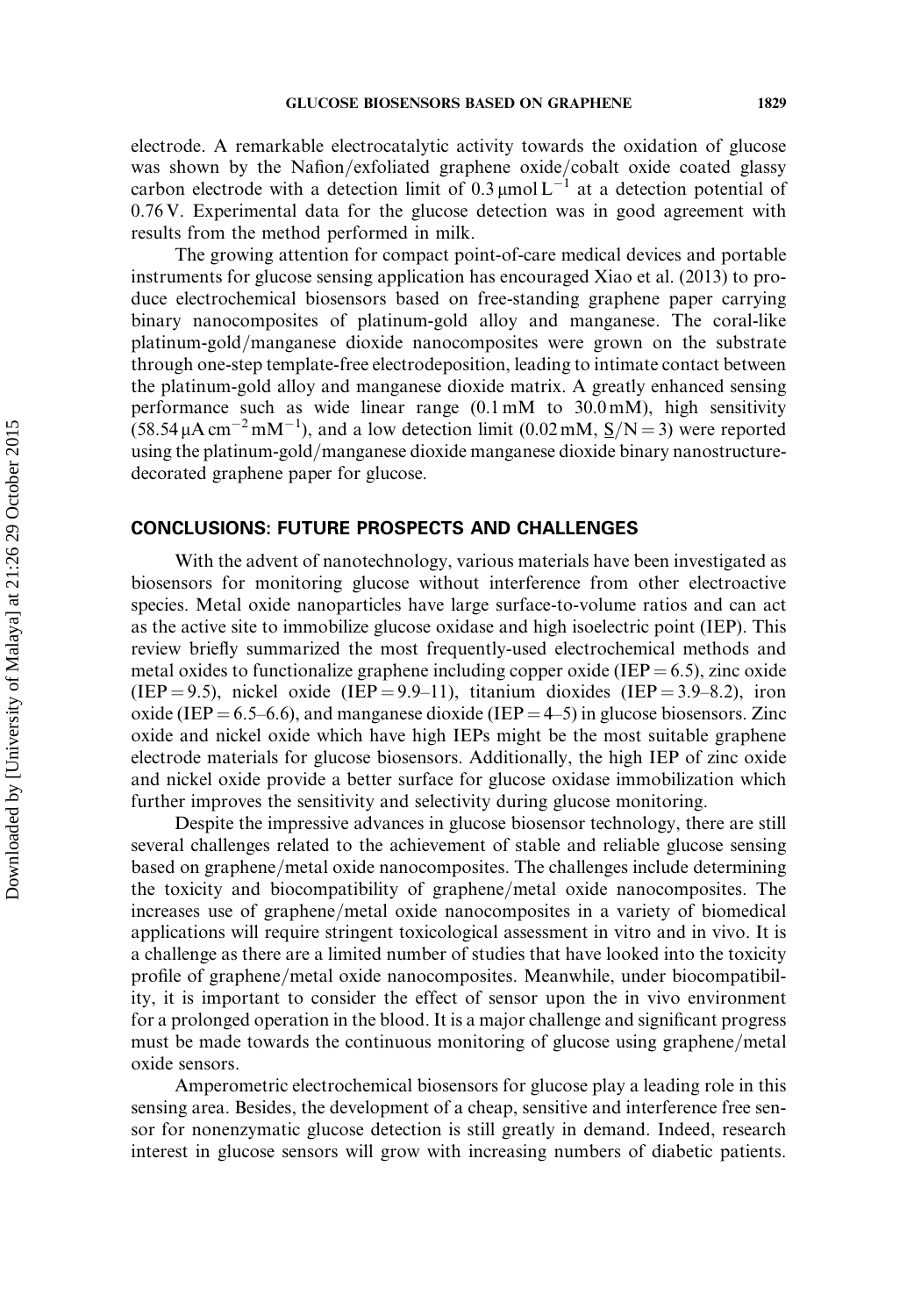Taking into account the excellent individual properties of graphene and metal oxide nanomaterials, the combination of graphene with metal oxide nanomaterials provides a new solution for highly sensitive graphene-based glucose sensors.

# FUNDING

Financial support by Ministry of Higher Education Malaysia through Exploratory Research Grant Scheme (ERGS), grant number: 2013-0082-102-22 and MyPhD scholarship are gratefully acknowledged.

# **REFERENCES**

- Alwarappan, S., C. Liu, A. Kumar, and C. Z. Li. 2010. Enzyme-doped graphene nanosheets for enhanced glucose biosensing. J. Phys. Chem. C. 114: 12920–12924.
- Arora, P., A. Sindhu, N. Dilbaghi, and A. Chaudhury. 2011. Biosensors as innovative tools for the detection of food borne pathogens. *Biosens. Bioelectron.* 28: 1–12.
- Bastaki, S. 2005. Review diabetes mellitus and its treatment. Int. J. Diabetes & Metabolism. 13: 111–134.
- Brownson, D. A. C., and C. E. Banks. 2010. Graphene electrochemistry: an overview of potential applications. Analyst 135: 2768–2778.
- Cao, F., S. Guo, H. Ma, D. Shan, S. Yang, and J. Gong. 2011. Nickel oxide microfibers immobilized onto electrode by electrospinning and calcination for nonenzymatic glucose sensor and effect of calcination temperature on the performance. *Biosens. Bioelectron.* 26: 2756–2760.
- Chen, D., L. Tang, and J. Li. 2010. Graphene-based materials in electrochemistry. Chem. Soc. Rev. 39: 3157–3180.
- Chen, F., and N. J. Tao. 2009. Electron transport in single molecules: From benzene to graphene. Acc. Chem. Res. 42: 429–438.
- Chen, S., J. Zhu, and X. Wang. 2010. Graphene oxide- $MnO<sub>2</sub>$  nanocomposites for supercapacitors. J. Phys. Chem. C. 114: 2822–2830.
- Chen, S., J. Zhu, and X. Wang. 2011. An in situ oxidation route to fabricate graphene nanoplate-metal oxide composites. J. Solid State Chem. 184: 1393–1399.
- Chen, X. M., G. H. Wu, Y. Q. Jiang, and Y. R. C. Wang. 2011. Graphene and graphene-based nanomaterials: The promising materials for bright future of electroanalytical chemistry. Analyst 136: 4631–4640.
- Choi, W., I. Lahiri, R. Seelaboyinn, and Y. S. Kang. 2010. Synthesis of graphene and its applications: A review. Crit. Rev. Solid State Mater. Sci. 35: 52–71.
- Clark, Jr. L. C., and C. Lyons. 1962. Electrode systems for continuous monitoring in cardiovascular surgery. Ann. N. Y. Acad. Sci. 102: 29–45.
- Ensafi, A. A., M. J. Asl, and B. Rezaei. 2013. A novel enzyme-free amperometric sensor for hydrogen peroxide based on Nafion/exfoliated graphene oxide- $Co<sub>3</sub>O<sub>4</sub>$  nanocomposite. Talanta 103: 322–329.
- Golsheikh, A. M., N. M. Huang, H. N. Lim, C. H. Chia, I. Harrison, M. R. Muhamad. 2013. One-pot hydro-thermal synthesis and characterization of  $FeS<sub>2</sub>(pyrite)/graphene$  nanocomposites. Chem. Eng. J. 218: 276–284.
- Heller, A., and B. Feldman. Electrochemical glucose sensors and their applications in diabetes management. Chem. Rev. 108: 2482–2505.
- Hrapovic, S., E. Majid, Y. Liu, Y. Male, and J. H. T. Luong. 2006. Metallic nanoparticlecarbon nanotube composites for electrochemical determination of explosive nitroaromatic compounds. Anal. Chem. 78: 5504–5512.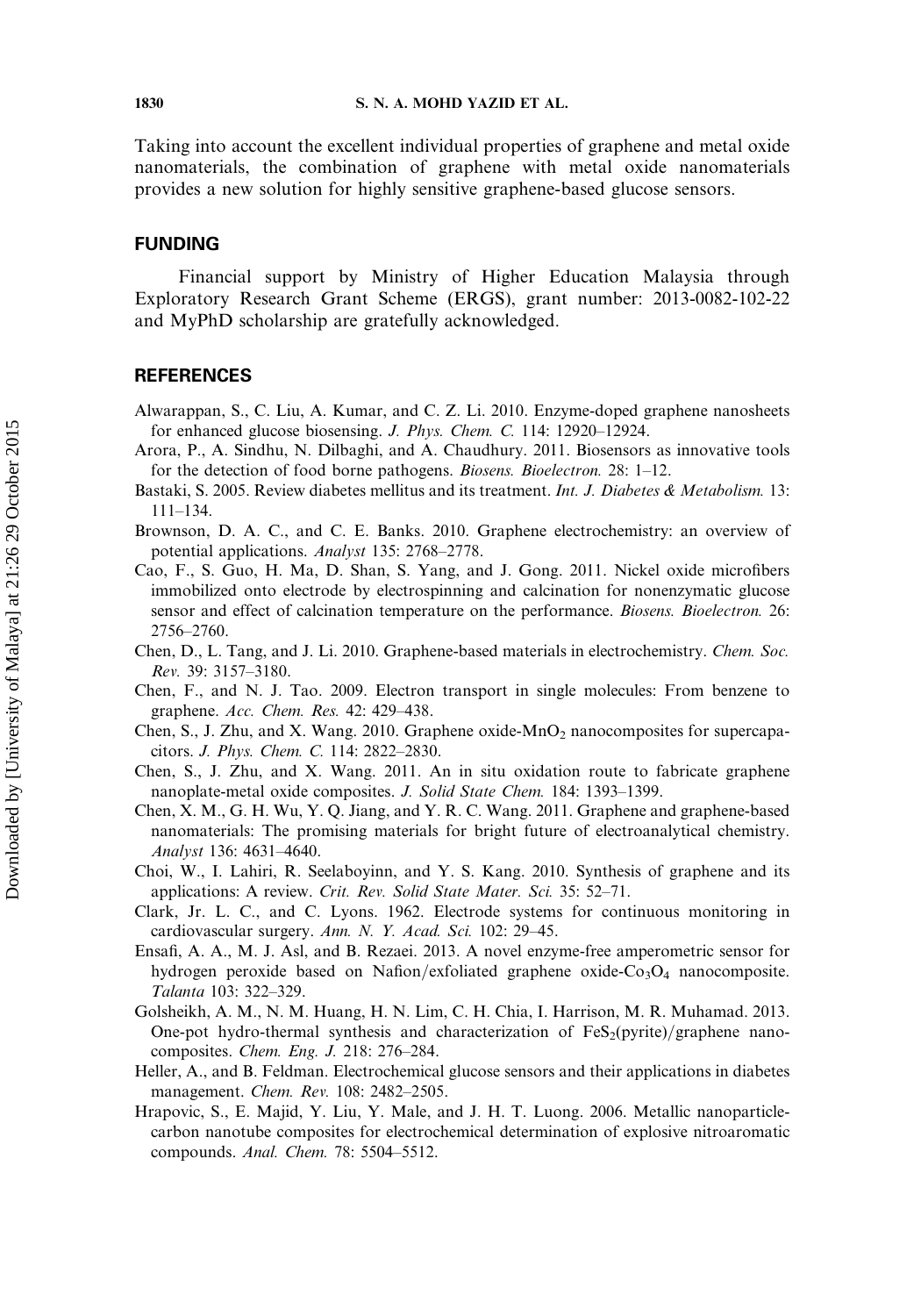- Hsu, Y. W., T. K. Hsu, C. H. Sun, Y. T. Nien, N. W. Pu, and M. D. Ger. 2012. Synthesis of CuO/graphene nanocomposites for nonenzymatic electrochemical glucose biosensor applications. Electrochim. Acta 82: 152–157.
- Jang, H. D., S. K. Kim, H. Chang, K. M. Roh, J. W. Choi, and J. Huang. 2012. A glucose biosensor based on TiO<sub>2</sub>-graphene composite. Biosens. Bioelectron. 38: 184–188.
- Jetkins, S. H., W. R. Heineman, and H. B. Halsall. 1988. Extending the detection limit of solid-phase electro-chemical enzyme immunoassay to the attomole level. Anal. Biochem. 168: 292–299.
- Katz, E., I. Willner, and J. Wang. 2004. Electroanalytical and bioelectroanalytical systems based on metal and semiconductor nanoparticles. Electroanalysis 16: 19–44.
- Kavitha, T., A. I. Gopalan, K. P. Lee, and S. Y. Park. 2012. Glucose sensing, photocatalytic and antibacterial properties of graphene-ZnO nanoparticles hybrids. Carbon 50: 2994–3000.
- Kong, Y. Y. T., X. Yu, Y. Wu, K. Zhang, and X. Wang. 2012. Enhanced nonenzymatic hydrogen peroxide sensing with reduced graphene oxide/ferroferric oxide nanocomposites. Talanta 89: 417–421.
- Kuila, T., S. Bose, P. Khanra, A. K. Mishra, N. H. Kim, and J. H. Lee. 2011. Recent advances in graphene-based biosensors. Biosens. Bioelectron. 26: 4637–4648.
- Kumary, V. A., T. E. M. Nancy, J. Divya, and K. Sreevalsan. 2013. Nonenzymatic glucose sensor: glassy carbon electrode modified with graphene-nickel/nickel oxide composite. Int. J. Electrochem. Sci. 8: 2220–2228.
- Kvist, P. H., T. Iburg, B. Aalbaek, M. Gerstenberg, C. Scholer, P. Kasstrup, T. Buch-Rasmussan, E. Hasselager, and H. E. Jensen. 2006. Biocompatibility of an enzyme-based, electrochemical glucose sensor for short-term implantation in the subcutis. Diabetis Technol. Ther. 8: 546–559.
- Li, Y., F. Huang, J. Chen, T. Mo, S. Li, F. Wang, S. Feng, and Y. Li. 2013. A high performance enzyme-free glucose sensor based on the graphene-CuO nanocomposites. Int. J. Electrochem. Sci. 8: 6332–6342.
- Lim, H. N., R. Nurzulaikha, I. Harrison, S. S. Lim, W. T. Tan, M. C. Yeo, M. A. Yarmo, and N. M. Huang. 2012. Preparation and characterization of tin oxide, SnO<sub>2</sub> nanoparticles decorated graphene. Ceram. Int. 38: 4209–4216.
- Liu, K., J. Zhang, G. Yang, C. Wang, and J. J. Zhu. 2010. Direct electrochemistry and electrocatalysis of hemoglobin based on poly(diallyl dimethylammonium chloride) functionalized graphene sheets/room temperature ionic liquid composite film. *Electrochem.* Commun. 12: 402–405.
- Lu, J., L. T. Drzal, L. T. Drzal, R. M. Worden, and I. Lee. 2007. Simple fabrication of a highly sensitive glucose biosensor using enzymes immobilized in exfoliated graphite nanoplatelets nafion membrane. Chem. Mater. 19: 6240–6246.
- Lu, J., K. M. Ng, and S. Yang. 2008. Efficient, one-step mechanochemical process for the synthesis of ZnO nanoparticles. Ind. Eng. Chem. Res. 47: 1095–1101.
- Luo, J., S. Jiang, H. Zhang, J. Jiang, and X. Liu. 2012. A novel non-enzymatic modified glucose sensor based on Cu nanoparticle modified graphene sheet electrode. Anal. Chim. Acta 709: 47–53.
- Luo, L., L. Zhu, and Z. Wang, Z. 2012. Nonenzymatic amperometric determination of glucose by CuO nanocubes-graphene nanocomposites modified electrode. Bioelectrochemistry 88: 156–163.
- Luo, Z., X. Ma, D. Yang, L. Yuwen, X. Zhu, L. Weng, and L. Wang, L. 2013. Synthesis of highly dispersed titanium oxide nanoclusters on reduced graphene oxide for increased glucose sensing. Carbon 57: 470–476.
- Lv, W., M. Guo, M. H. Liang, F. M. Jin, L. Cui, L. Zhi, and Q. H. Yang. 2010. Graphene-DNA hybrid: self-assembly and electrochemical detection performances. J. Mater. Chem. 20: 6668–6673.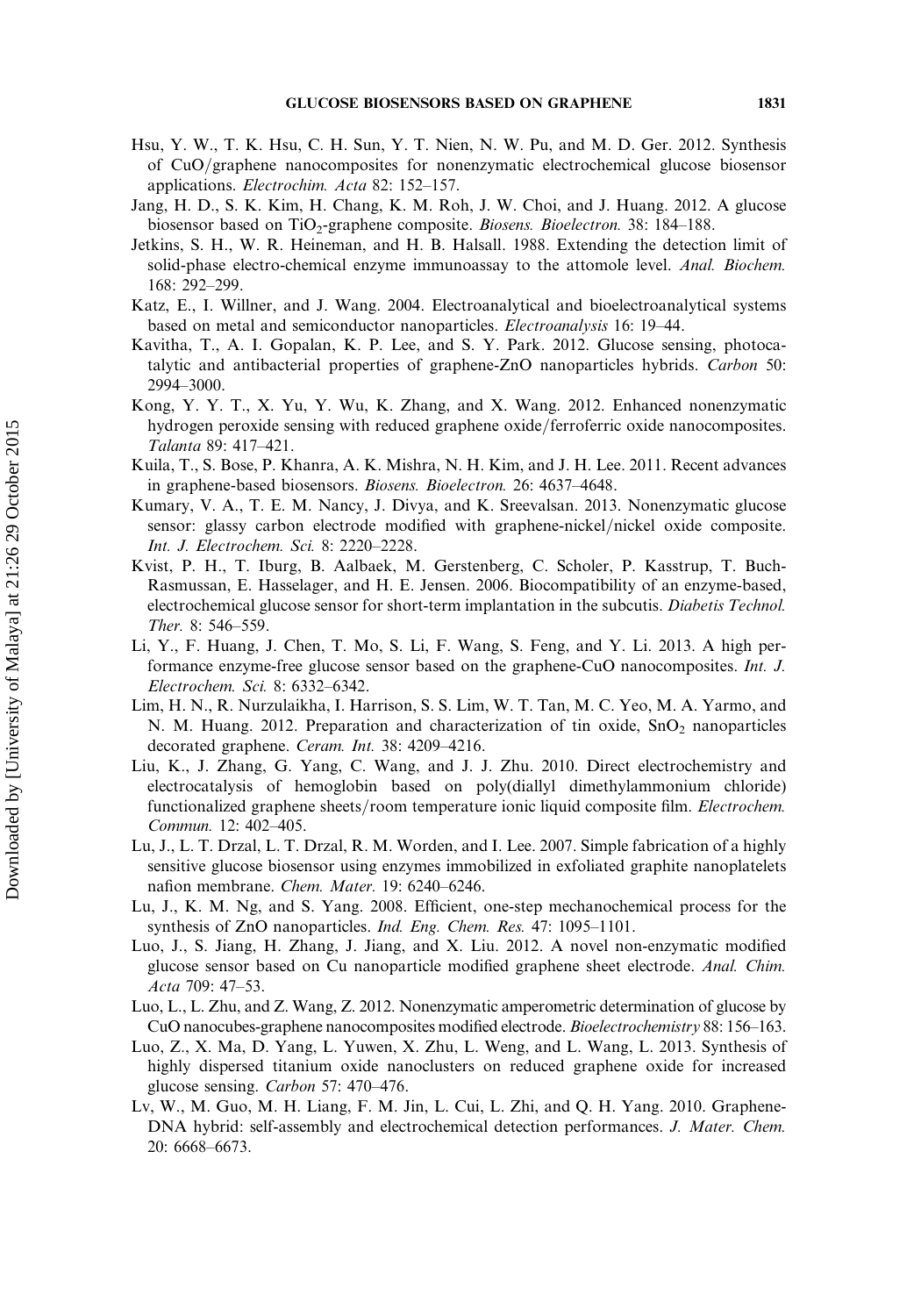- Lv, W., F. M. Jin, Q. Guo, Q. H. Yang, and F. Kang. 2012. DNA-dispersed graphene/NiO hybrid materials for highly sensitive non-enzymatic glucose sensor. Electrochim. Acta 73: 129–135.
- Ma, X., H. Tao, K. Yang, L. Feng, L. Cheng, X. Shi, Y. Li, L. Guo, and Z. Liu. A functionalized graphene oxide-iron oxide nanocomposite for magnetically targeted drug delivery, photothermal therapy and magnetic resonance imaging. Nano Res. 5: 199–212.
- Matthews, D. R., R. R. Holman, E. Bown, J. Steemson, A. Watson, S. Hughes, and D. Scott. 1987. Pen-sized digital 30-secong blood glucose meter. Lancet 1: 778–779.
- McAuley, C. B., Y. Du, G. G. Wildgoose, and R. G. Compton. 2008. The use of copper (II) oxide nanorod bundles for the non-enzymatic voltammetric sensing of carbohydrates and hydrogen peroxide. Sens. Actuators B 135: 230–235.
- Mu, Y., D. Jia, Y. He, Y. Miao, and H. L. Wu. 2011. Nano nickel oxide modified nonenzymatic glucose sensors with enhanced sensitivity through an electrochemical process strategy at high potential. Biosens. Bioelectron. 26: 2948–2952.
- Nakahara, K., H. Takasu, P. Fons, A. Yamada, K. Matsubara, R. Hunger, and S. Niki. 2001. Interactions between gallium and nitrogen dopants in ZnO films grown by radical source molecular-beam epitaxy. Appl. Phys. Lett. 79: 4139–4141.
- Norouzi, P., H. Ganjali, B. Larijani, M. R. Ganjali, F. Faridbod, and H. A. Zamani. 2011. A glucose biosensor based on nanographene and ZnO nanoparticles using FFT continuous cyclic voltammetry. Int. J. Electrochem. Sci. 6: 5189-5199.
- Ohno, Y., K. Maehashi, Y. Yamashiro, and K. Matsumoto. 2009. Electrolyte-gated graphene field-effect transistors for detecting pH and protein adsorption. Nano Lett. 9: 3318–3322.
- Palanisamy, S., A. T. E. Vilian, and S. M. Chen. 2012. Direct electrochemistry of glucose oxidase at reduced graphene oxide/zinc oxide composite modified electrode for glucose sensor. Int. J. Electrochim. Sci. 7: 2153–2163.
- Pan, S., and X. Liu. 2012. ZnS-graphene nanocomposites: synthesis, characterization and optical properties. J. Solid State Chem. 191: 51–56.
- Park, S., H. Boo, and T. D. Chung. 2006. Electrochemical non-enzymatic glucose sensors. Anal. Chim. Acta 556: 46–57.
- Pumera, M. 2009. The electrochemistry of carbon nanotubes: Fundamentals and applications. Chem. Eur. J. 15: 4970–4978.
- Pumera, M. 2010. Graphene-based nanomaterials and their electrochemistry. Chem. Soc. Rev. 39: 4146–4187.
- Pumera, M., A. Ambrosi, A. Bonanni, E. L. K. Chng, and H. L. Poh. 2010. Graphene for electrochemical sensing and biosensing. TrAC, Trends Anal. Chem. 29: 954–965.
- Qian, Y., F. Ye, J. Xu, and Z. G. Le. 2012. Synthesis of cuprous oxide  $(Cu_2O)$  nanoparticles/ graphene composite with an excellent electrocatalytic activity towards glucose. Int. J. Electrochem. Sci. 7: 10063–10073.
- Qiao, N., and J. Zheng. 2012. Nonenzymatic glucose sensor based on glassy carbon electrode modified with a nanocomposite composed of nickel hydroxide and graphene. Microchim. Acta 177: 103–109.
- Qin, X., Y. Luo, W. Lu, and G. Chang. 2012. One-step synthesis of Ag nanoparticlesdecorated reduced graphene oxide and their application for  $H_2O_2$  detection. *Electrochim*. Acta 79: 46–51.
- Rahman, M. M., A. J. S. Ahammad, J. H. Jin, S. J. Ahn, and J. J. Lee. 2010. A comprehensive review of glucose biosensors based on nanostructured metal-oxides. Sensors 10: 4588–4886.
- Rao, C. N. R., A. K. Sood, K. S. Subrahmanyam, and A. Govindaraj. 2009. Graphene: the new two dimensional nanomaterial. Angew. Chem. 48: 7752–7777.
- Reitz, E., W. Z. Jia, M. Gentile, Y. Wang, and Y. Lei. 2008. CuO nanospheres based nonenzymatic glucose sensor. Electroanalysis. 20: 278–281.
- Ronkainen-Matsuno, N. J., J. H. Thomas, H. B. Halsall, and W. R. Heioeman. 2002. Electrochemical immunoassay moving into the fast lane. TrAC, Trends Anal. Chem. 21: 213–225.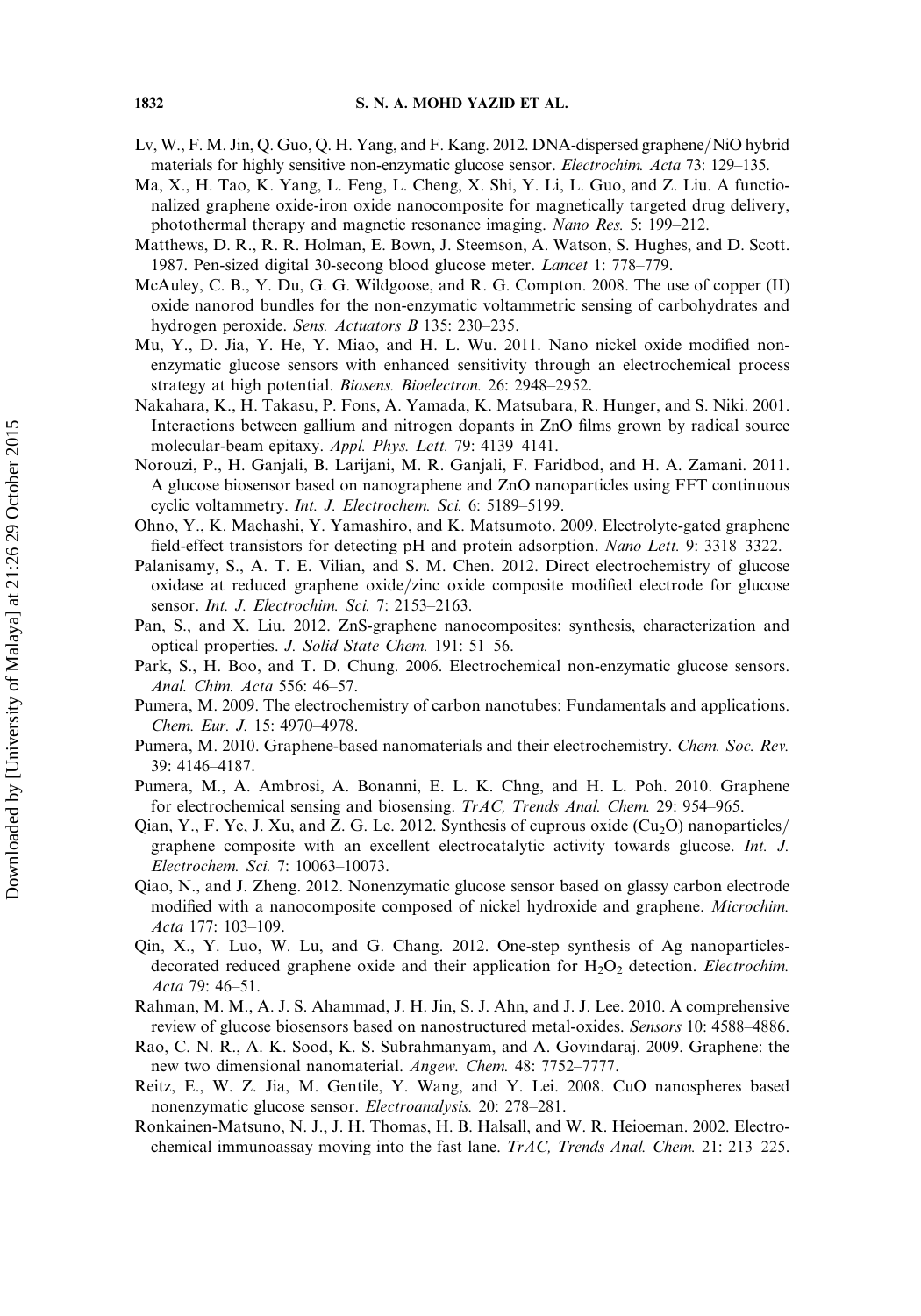- Rossi, L. M., A. D. Quach, and Z. Rosenzweig. 2004. Glucose oxidase-magnetite nanoparticle bioconjugate for glucose sensing. Anal. Bioanal. Chem. 380: 606–613.
- Schedin, F., A. K. Geim, S. V. Morozov, E. W. Hill, P. Blake, M. I. Katsnelson, and K. S. Novoselove. 2007. Detection of individual gas molecules adsorbed on graphene. Nat. Mater. 6: 652–655.
- Shan, C., H. Yang, J. Song, D. Han, A. Ivaska, and L. Niu. 2009. Direct electrochemistry of glucose oxidase and biosensing for glucose based on graphene. Anal. Chem. 81: 2378–2382.
- Shang, N. G., P. Papakonstatinou, M. McMullan, M. Chu, A. Stamboulis, A. Potenza, S. S. Dhesi, and H. Marchetto. 2008. Catalyst-free efficient growth, orientation and biosensing properties of multilayer graphene nanoflake films with sharp edge planes. Adv. Funct. Mater. 18: 3506–3514.
- Shao, Y., J. Wang, H. Wu, J. Liu, I. A. Aksay, and Y. Lin. 2010. Graphene based electrochemical sensors and biosensors: A review. Electroanalysis 22: 1027–1036.
- Sheshmani, S., and R. Amini. 2013. Preparation and characterization of some graphene based nanocomposites materials. Carbohydr. Polym. 95: 348–359.
- Singh, V., D. Joung, L. Zhai, S. Das, S. I. Khendaker, and S. Seal. 2011. Graphene based materials: past, present and future. Prog. Mater. Sci. 56: 1178–1271.
- Solanki, P. R., A. Kaushik, V. V. Agrawal, and B. D. Malhotra. 2011. Nanostructured metal oxide-based biosensors. NPG Asia Materials 3: 17–24.
- Sun, C. L., W. L. Cheng, T. K. Hsu, C. W. Chang, J. L. Chang, and J. M. Zen. 2013. Ultrasensitive and highly stable nonenzymatic glucose sensor by a  $CuO/graph$ ene-modified screen-printed carbon electrode integrated with flow-injection analysis. Electrochem. Commun. 30: 91–94.
- Sun, Y., Q. Wu, and G. Shi. 2011. Graphene based new energy materials. Energy Environ. Sci. 4: 1113–1132.
- Teymourin, H., A. Salimi, and S. Khezrian. 2013. Fe<sub>3</sub>O<sub>4</sub> magnetic nanoparticles/reduced graphene oxide nanosheets as a novel electrochemical and bioelectrochemical sensing platform. Biosens. Bioelectron. 49: 1–8.
- Toghill, K. E., and R. G. Compton. 2010. Electrochemical non-enzymatic glucose sensors: a perspective and an evaluation. Int. J. Electrochem. Sci. 5: 1246–1301.
- Wang, S., S. P. Jiang, and X. Wang. 2011. Microwave-assisted one-pot synthesis of metal/ metal oxide nanoparticles on graphene and their electrochemical applications. Electrochim. Acta 56: 3338–3344.
- Wang, X., C. Hu, H. Liu, G. Du, X. He, and Y. Xi. 2010. Synthesis of CuO nanostructures and their application for nonenzymatic glucose sensing. Sens. Actuators B 1441: 220–225.
- Wei, H., J. J. Sun, L. Guo, X. Li, and G. W. Chen. 2009. Highly enhanced electrocatalytic oxidation of glucose and shikimic acid at a disposable electrically heated oxide covered copper electrode. Chem. Commun. 20: 2842–2844.
- Whiting, D. R., L. Guariguata, C. Weil, and J. Shaw. 2011. IDF diabetes atlas: Global estimates of the prevalence if diabetes for 2011 and 2030. Diabetes Res. Clin. Pract. 94: 311–321.
- Wu, G. H., X. H. Song, Y. F. Wu, X. M. Chen, F. Luo, and X. Chen. 2013. Non-enzymatic electrochemical glucose based on platinum nanoflowers supported on graphene oxide. Talanta 105: 379–385.
- Wu, H. X., W. M. Cao, Y. Li, Y. Wen, H. F. Yang, and S. P. Yang. 2010. In situ growth of copper nanoparticles on multiwalled carbon nanotubes and their application as nonenzymatic glucose sensor materials. Electrochim. Acta 55: 3734–3740.
- Xiao, F., F. Li, H. Gao, S. Ge, and H. Duan. 2013. Growth of coral-like PtAu-MnO2 binary nanocomposites on free standing graphene paper for flexible nonenzymatic glucose sensors. Biosens. Bioelectron. 41: 417–423.